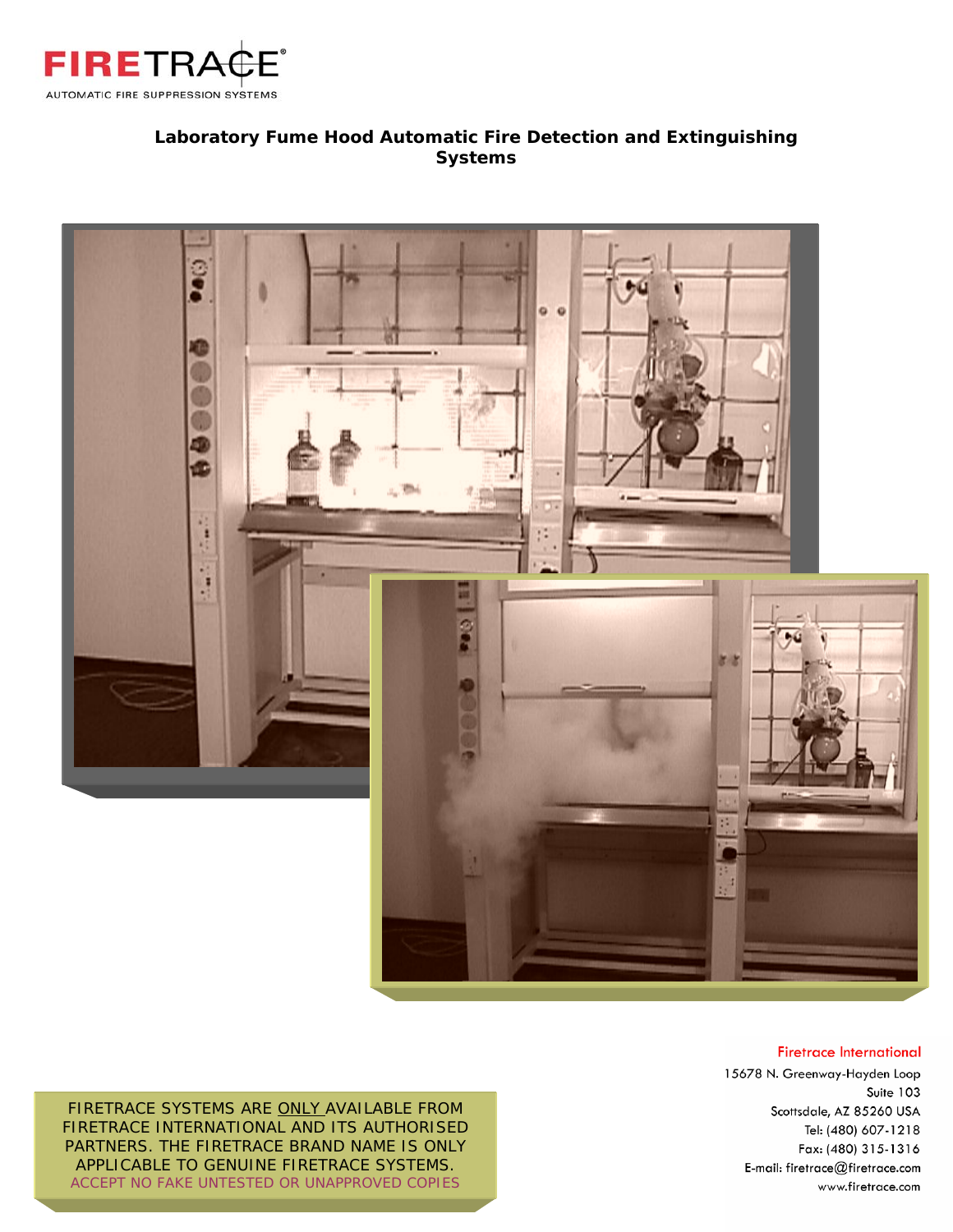

#### **Firetrace Expertise The Firetrace Solution**

Firetrace has over twenty years experience protecting Fume Cabinets from fire. In that time our expertise in design and installation has grown and we have saved many installations from possible devastating fire. Firetrace systems are installed worldwide and are specified by the world's leading Pharmaceutical Companies.

#### **In a recent series of fires in university labs in the UK, Firetrace has repeatedly saved the day.**

While it is common for Firetrace to receive reports of successful suppression almost daily, we have recently seen an unusually high number of reports from university laboratories. Since December we have seen six reports of fume hood fires: two at Southhampton University, three at Oxford University and one at York. In each case Firetrace performed flawlessly, saving the fume cabinet and the lab from extensive damage.

#### Dear Firetrace,

University of York

I would like to say how pleased our Chemistry Department is that we used Firetrace in our solvent fume cupboards. The week before Christmas one of our students made a mistake in setting up one of our stills and unfortunately while distilling the unit went up in flames. Before he had time to panic the Firetrace took over and the fire was out. The result was that not only the department was saved but the fume cupboard as well. Having had a major fire in the department in the past this proved to us to be a very good investment and we will consider having it in all our new fume cupboards. Yours thankfully, T Chamberlain Chemistry Department

Firetrace's systems are uniquely suited to protect fume cabinets from the danger of fire. The proprietary Firetrace Detection Tubing is installed behind the baffles. As a result, fire can be quickly detected and suppressed regardless of where it begins in the fume cabinet. With more than 10,000 units protected, Firetrace is the leading choice for fume cabinet fire suppression worldwide.

#### **Firetrace International**

15678 N. Greenway-Hayden Loop Suite 103 Scottsdale, AZ 85260 USA Tel: (480) 607-1218 Fax: (480) 315-1316 E-mail: firetrace@firetrace.com www.firetrace.com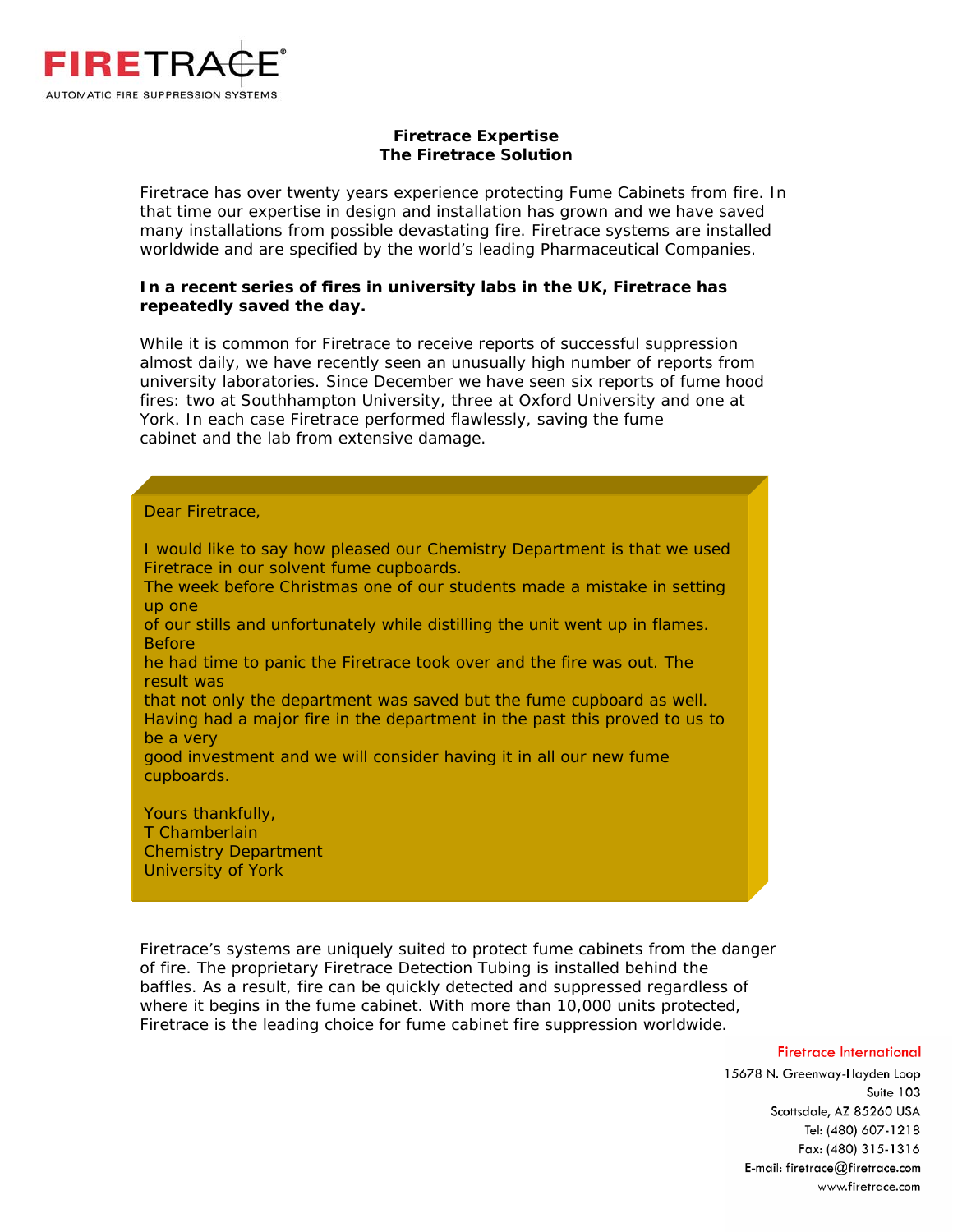

#### **Flexible Design – Ultimate Protection**

Firetrace is available with both manual release options and pressure switches to automatically shut off fuel or sound an alarm in the events of a discharge. Firetrace works with a variety of suppression agents to suit the environment and work performed in the fume cabinets including; HFC-227, CO2, dry chemical powder, Novec 1230, water and foam.

In two of these incidents a heater caught fire. Lab attendants saw the fire yet before they could retrieve a fire extinguisher the Firetrace system had already operated and suppressed the fire.



#### **Firetrace International**

15678 N. Greenway-Hayden Loop Suite 103 Scottsdale, AZ 85260 USA Tel: (480) 607-1218 Fax: (480) 315-1316 E-mail: firetrace@firetrace.com www.firetrace.com